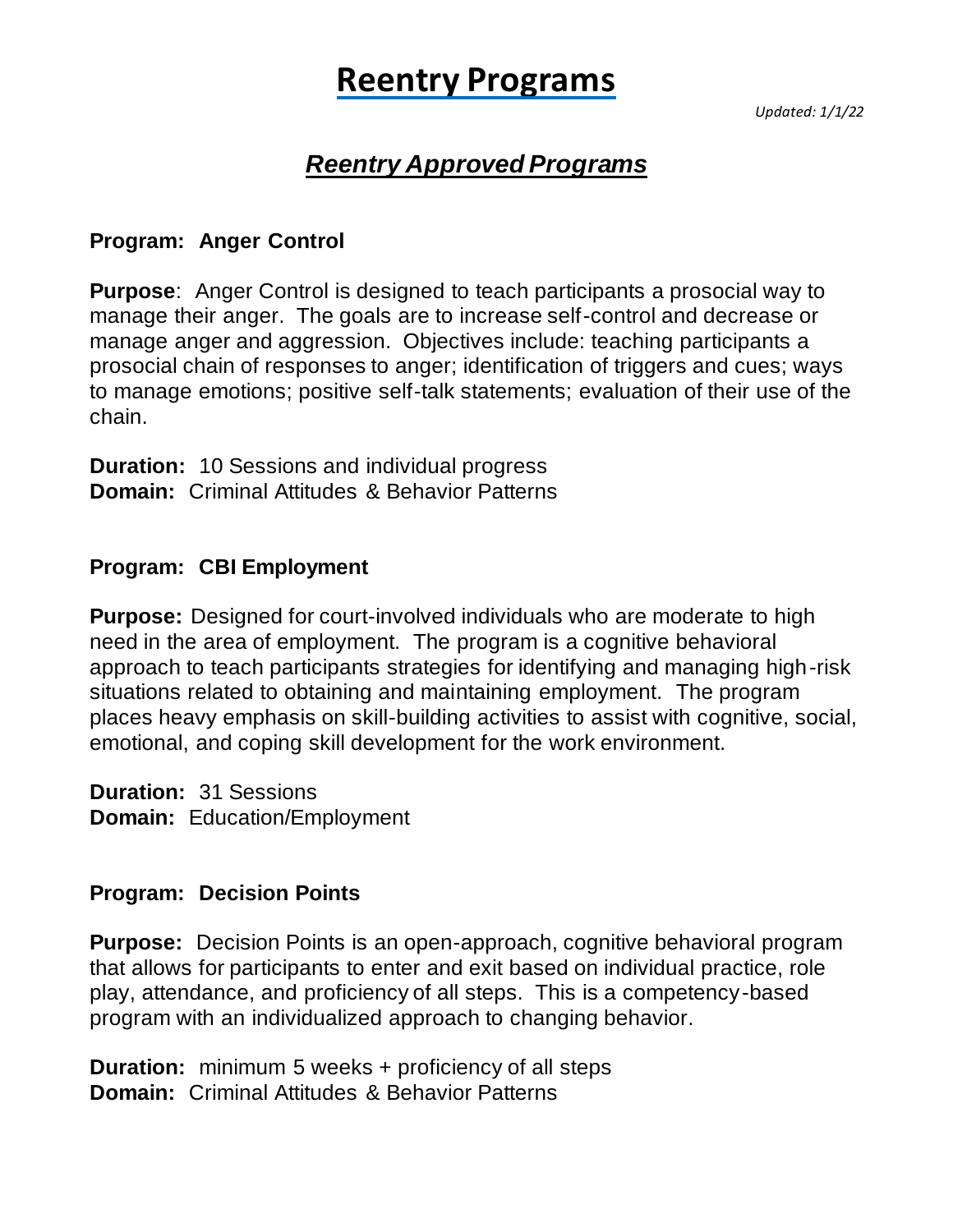# **Program: Inside Out Dad**

**Purpose:** Inside out Dad is a program of the National Fatherhood Initiative (NFI). The program addresses the need among corrections-related organizations and agencies for an evidence-based parenting and reentry program designed specifically for incarcerated fathers that corrections and organizations that partner with correctional facilities can add to their line of cognitive-behavioral interventions. The program helps these entities to develop effective, nurturing fathers and to increase the chance that fathers who will be released from incarceration will successfully reentry the lives of the their family and community.

**Duration:** 12 core sessions and 6 optional sessions for reentry **Domain:** Family; Financial; Criminal Attitudes & Behavior Patterns

## **Program: Money Smart**

**Purpose:** The Money Smart program was created by the F.D.I.C. to teach people how to manage their finances and balance household responsibilities. Participants learn how internal and external influences affect their financial decisions. The curriculum also teaches participants how to save, spend, borrow, manage debt, invest, and prepare for financial emergencies to create greater financial stability.

**Domain(s):** Financial, Family, Criminal Thinking & Behavior Patterns **Duration:** 14 sessions

## **Program: Nurturing Fathers for Life**

**Purpose**: The Nurturing Father's program was created to cultivate and support the attitudes and skills for male nurturance to benefit men, women and children in family relationships. The program is designed to provide fathers with experiences that allow new cognitive and affective responses providing the opportunity to change parenting attitudes and behaviors.

**Domain(s):** Family, Peer Associations, Substance Abuse **Duration**: 12 sessions